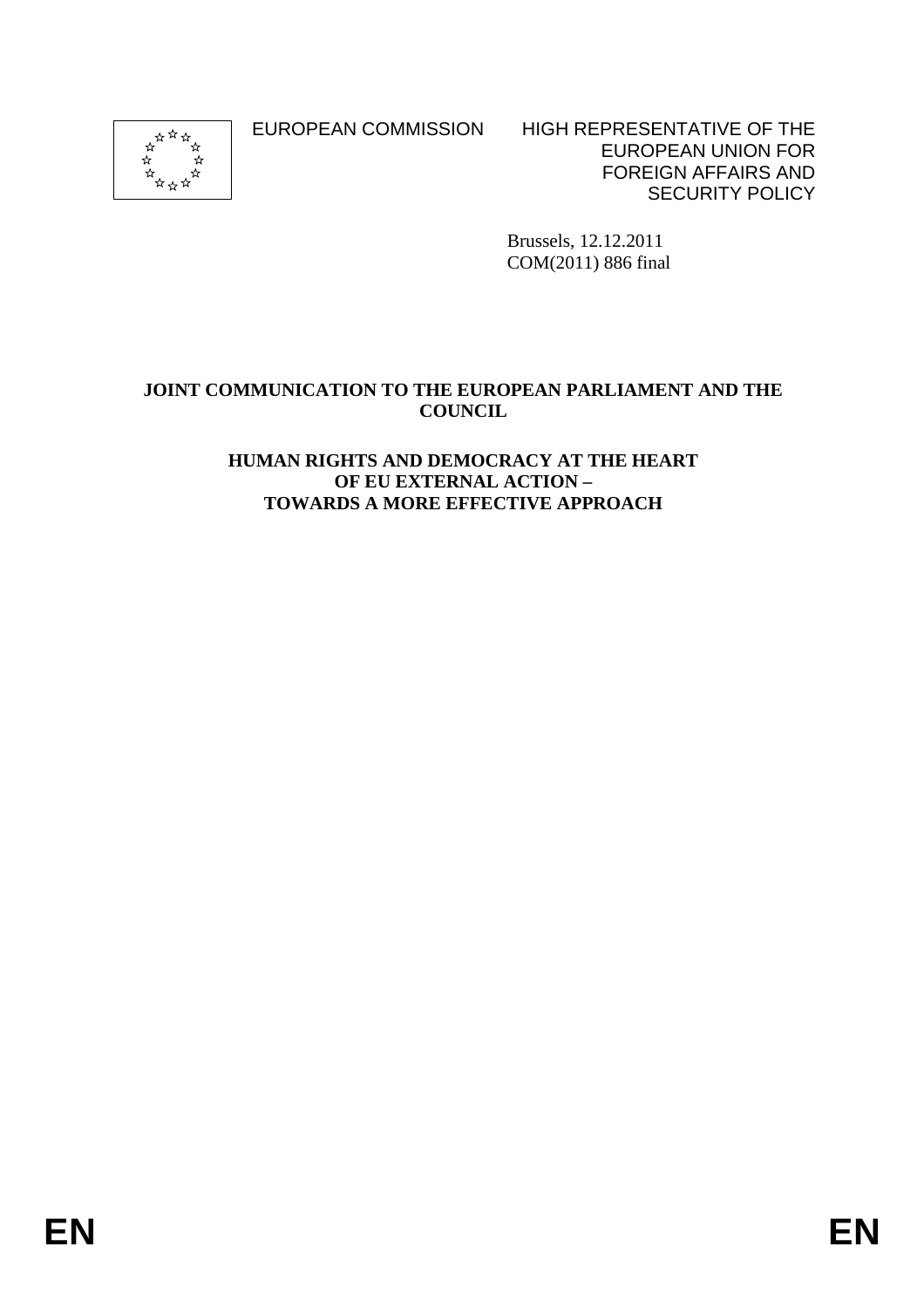# **TABLE OF CONTENTS**

| A.             |                                                                                 |  |  |  |
|----------------|---------------------------------------------------------------------------------|--|--|--|
|                |                                                                                 |  |  |  |
|                | Delivering results on cross-cutting themes through a campaign-based approach  8 |  |  |  |
|                |                                                                                 |  |  |  |
|                |                                                                                 |  |  |  |
| <b>B.</b>      |                                                                                 |  |  |  |
|                |                                                                                 |  |  |  |
|                |                                                                                 |  |  |  |
|                |                                                                                 |  |  |  |
|                |                                                                                 |  |  |  |
|                |                                                                                 |  |  |  |
|                |                                                                                 |  |  |  |
|                |                                                                                 |  |  |  |
|                |                                                                                 |  |  |  |
|                |                                                                                 |  |  |  |
|                |                                                                                 |  |  |  |
|                |                                                                                 |  |  |  |
| $\mathbf{C}$ . |                                                                                 |  |  |  |
|                |                                                                                 |  |  |  |
|                |                                                                                 |  |  |  |
|                |                                                                                 |  |  |  |
|                |                                                                                 |  |  |  |
|                |                                                                                 |  |  |  |
| D.             |                                                                                 |  |  |  |
|                |                                                                                 |  |  |  |
|                |                                                                                 |  |  |  |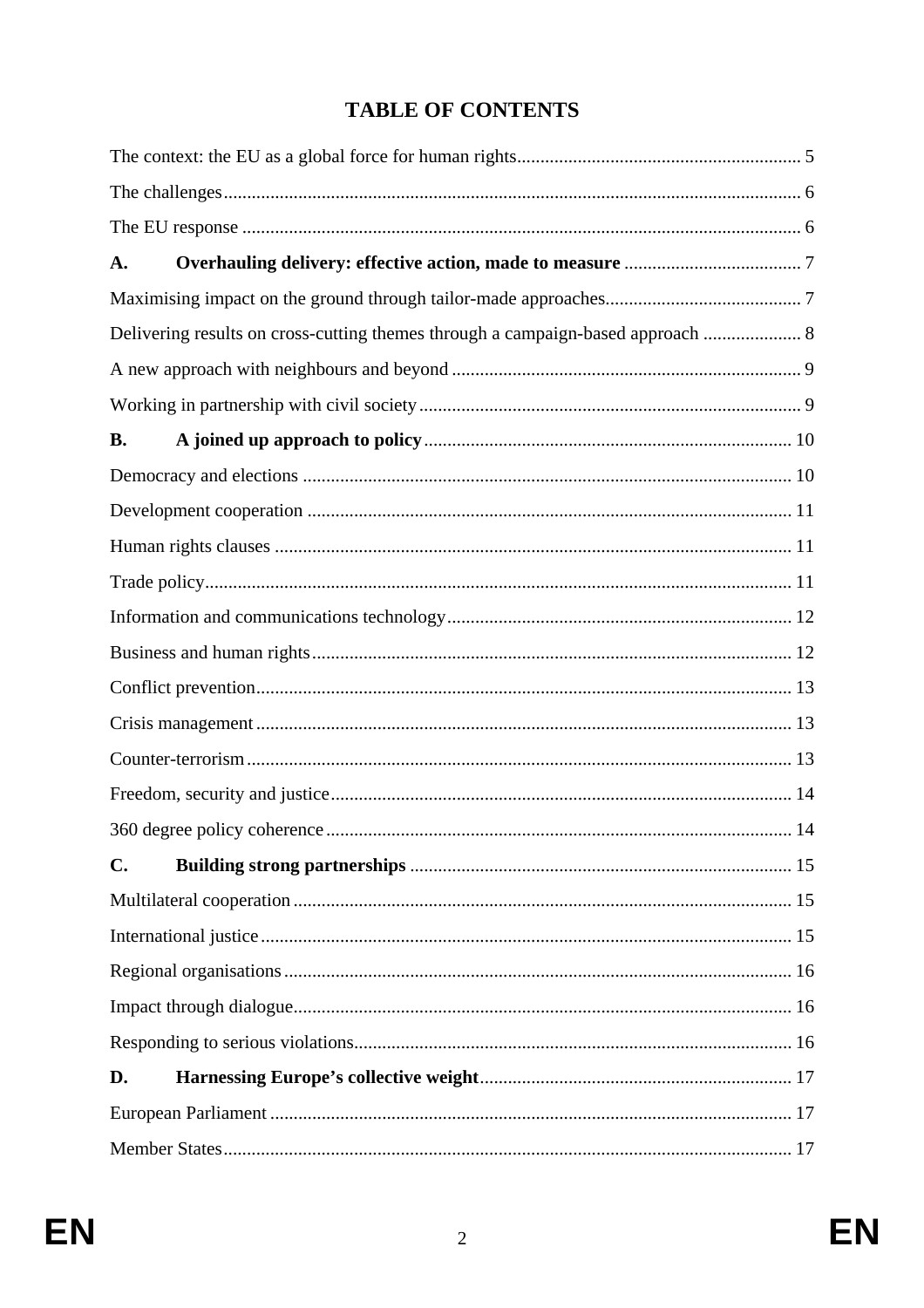| A standing capability on human rights and democracy in the Council of the EU  17 |  |
|----------------------------------------------------------------------------------|--|
|                                                                                  |  |
|                                                                                  |  |
|                                                                                  |  |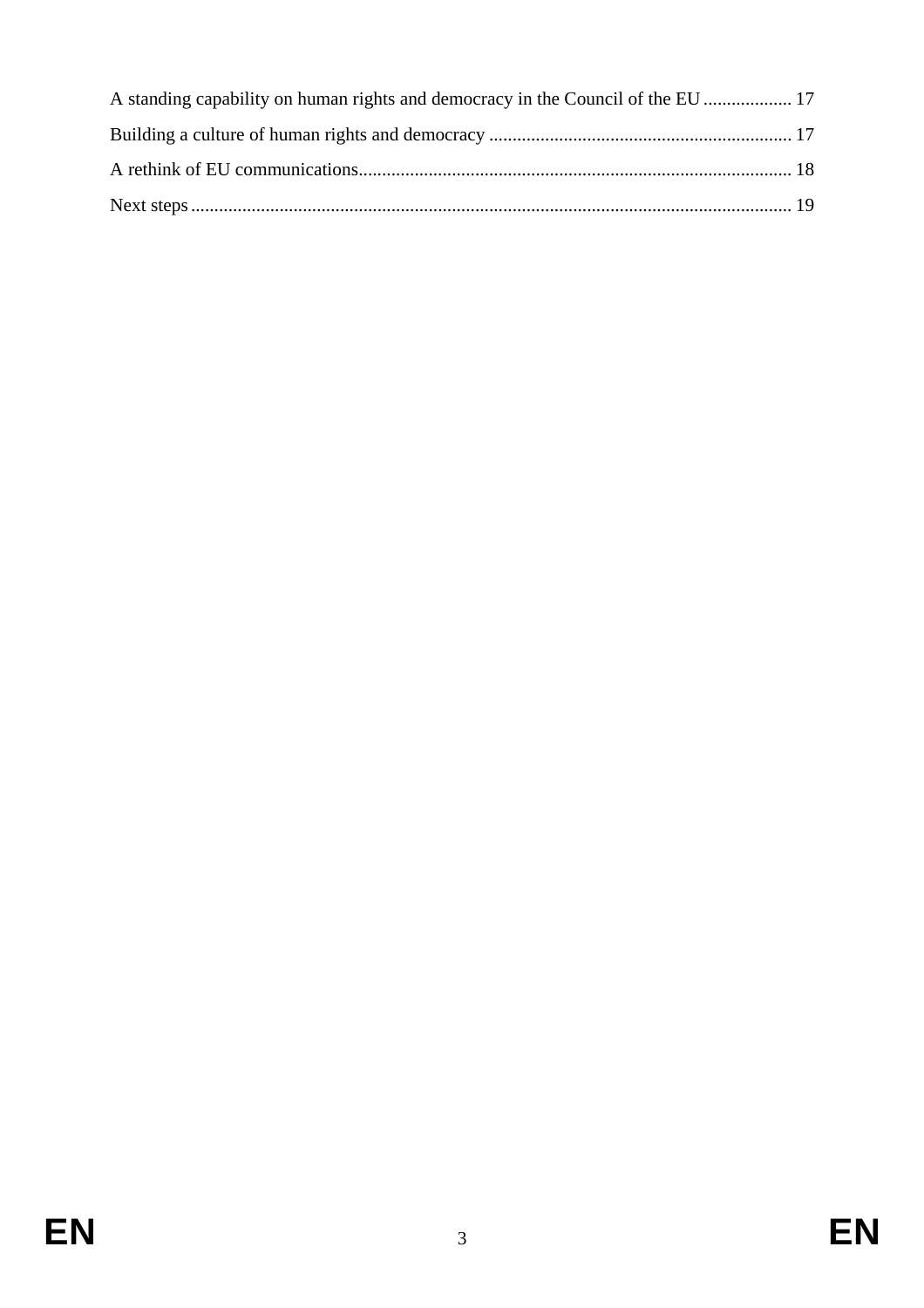#### **JOINT COMMUNICATION TO THE EUROPEAN PARLIAMENT AND THE COUNCIL**

#### **HUMAN RIGHTS AND DEMOCRACY AT THE HEART OF EU EXTERNAL ACTION – TOWARDS A MORE EFFECTIVE APPROACH**

All human rights – civil, political, economic, social and cultural – are universal in nature, valid for everyone, everywhere. Respect for human rights and fundamental freedoms is at the core of the European Union. The protection and promotion of human rights is a silver thread running through all EU action both at home and abroad. On human rights and democracy, the EU must be principled when it comes to the norms and values it seeks to uphold, creative in the ways it does so, and absolutely determined to achieve concrete results.

The objective of this Communication is to open a discussion with the other European institutions on how to make the EU's external policy on human rights and democracy more active, more coherent and more effective. With a view to producing a step change in the EU's effectiveness, it sets out a vision of how the EU will broaden, deepen and streamline its action on the international scene to make a real difference to people's lives.

It proposes action in four areas – delivery mechanisms, integrating policies, building partnerships, and speaking with one voice. It seeks the views of the Council and the European Parliament on how opportunities can be exploited and challenges can be addressed. It provides an orientation around which to gather views and evidence, including from other interested parties, so as to strengthen the EU's external human rights strategy.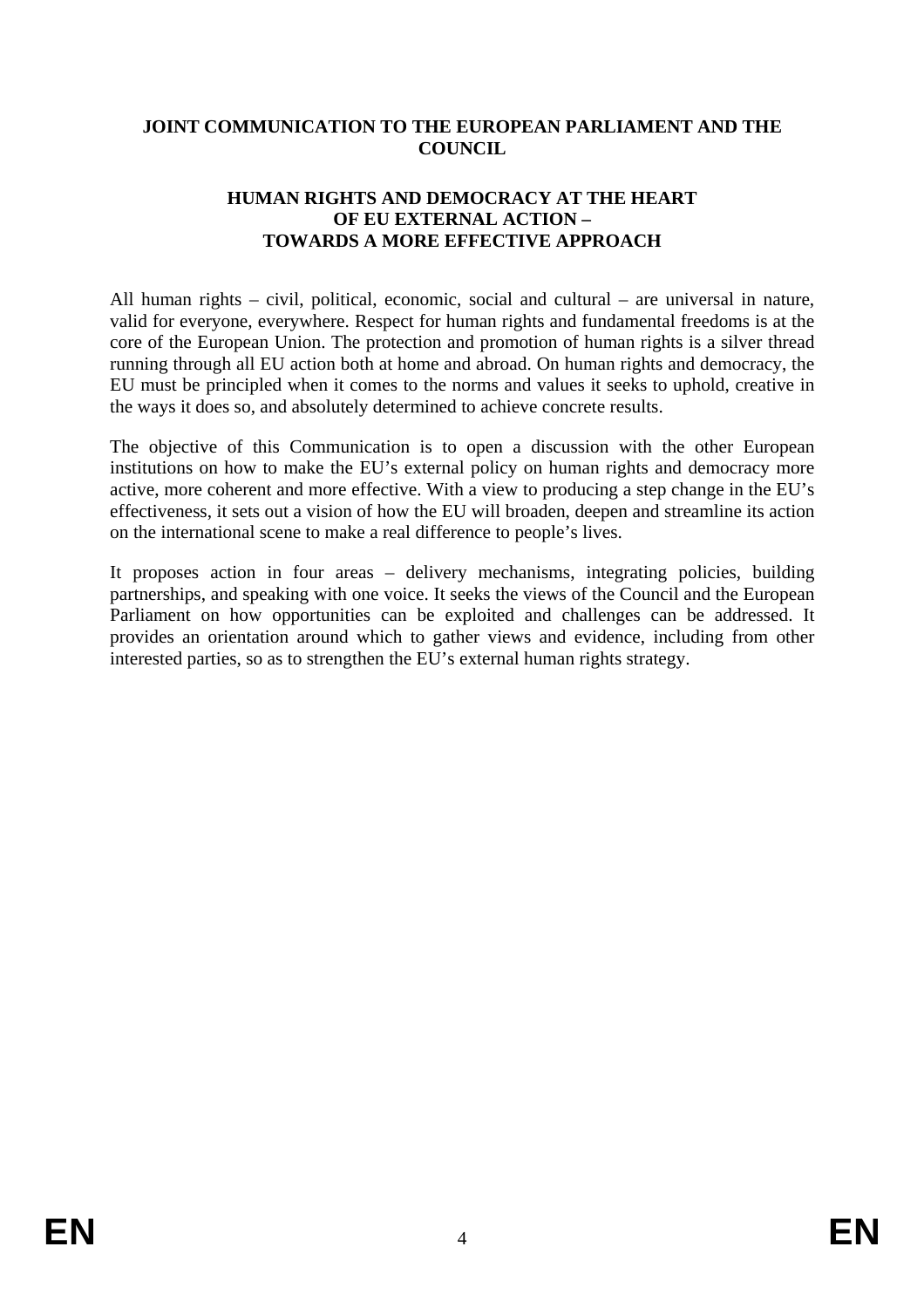*"The Union's action on the international scene shall be guided by the principles which have inspired its own creation, development and enlargement, and which it seeks to advance in the wider world: democracy, the rule of law, the universality and indivisibility of human rights and fundamental freedoms, respect for human dignity, the principles of equality and solidarity, and respect for the principles of the United Nations Charter and international law."* 

*Treaty on European Union, Article 21* 

#### *The context: the EU as a global force for human rights*

Ten years have passed since the Commission Communication of 8 May 2001 on *"The European Union's role in promoting human rights and democratisation in third countries"*. Since then there have been seismic changes in the world, from 9/11 to the Arab Spring. The events of 2011 in the Middle East and North Africa show the central importance of human rights and democracy. It is important now to renew the EU's efforts to frame an effective response to the challenges that human rights and democracy face worldwide.

The EU has developed in its external action a broad range of policy instruments and guidelines to put its commitment to human rights and democracy into practice, working together with EU Member States and the European Parliament, as well as civil society. Several Guidelines adopted by Council (as well as toolkits and similar instruments) guide EU action on key human rights concerns such as the death penalty, the fight against torture, the protection of Human Rights Defenders, freedom of religion or belief, child rights, the rights of women, or sexual orientation. An *Agenda for Action* has created a new basis for the EU's response on democracy support.

On this basis, the EU has been raising human rights questions and the situation of individuals under threat with other countries: in a growing number of human rights dialogues and consultations, at political meetings, in diplomatic démarches and publicly. The EU has been offering its advice and support in strengthening democratic institutions and human rights, and has taken action to impose restrictive measures because of serious human rights violations. Close engagement with and support to civil society is a key feature of EU action.

The EU has also been at the forefront in building strong standards and mechanisms for the promotion and protection of human rights at the United Nations, the Council of Europe and the OSCE. The EU has been working with other organisations and stakeholders to ensure that the UN addresses serious human rights violations in specific countries, and to take up key human rights concerns.

The EU has itself put human rights at the core of its enlargement policy, which is governed by the Copenhagen criteria.

The Universal Declaration of Human Rights sets international standards for all UN Member States. Every UN Member State is a party to at least one of the six major human rights treaties that the Universal Declaration has inspired, with 80% of states having ratified four or more. And ratification continues at a steady pace. In the area of human labour rights, the eight Core Labour Conventions of the ILO have achieved a high ratification rate worldwide including full ratification by all EU Member States. A global legal framework therefore exists: the real challenge lies in ensuring its implementation.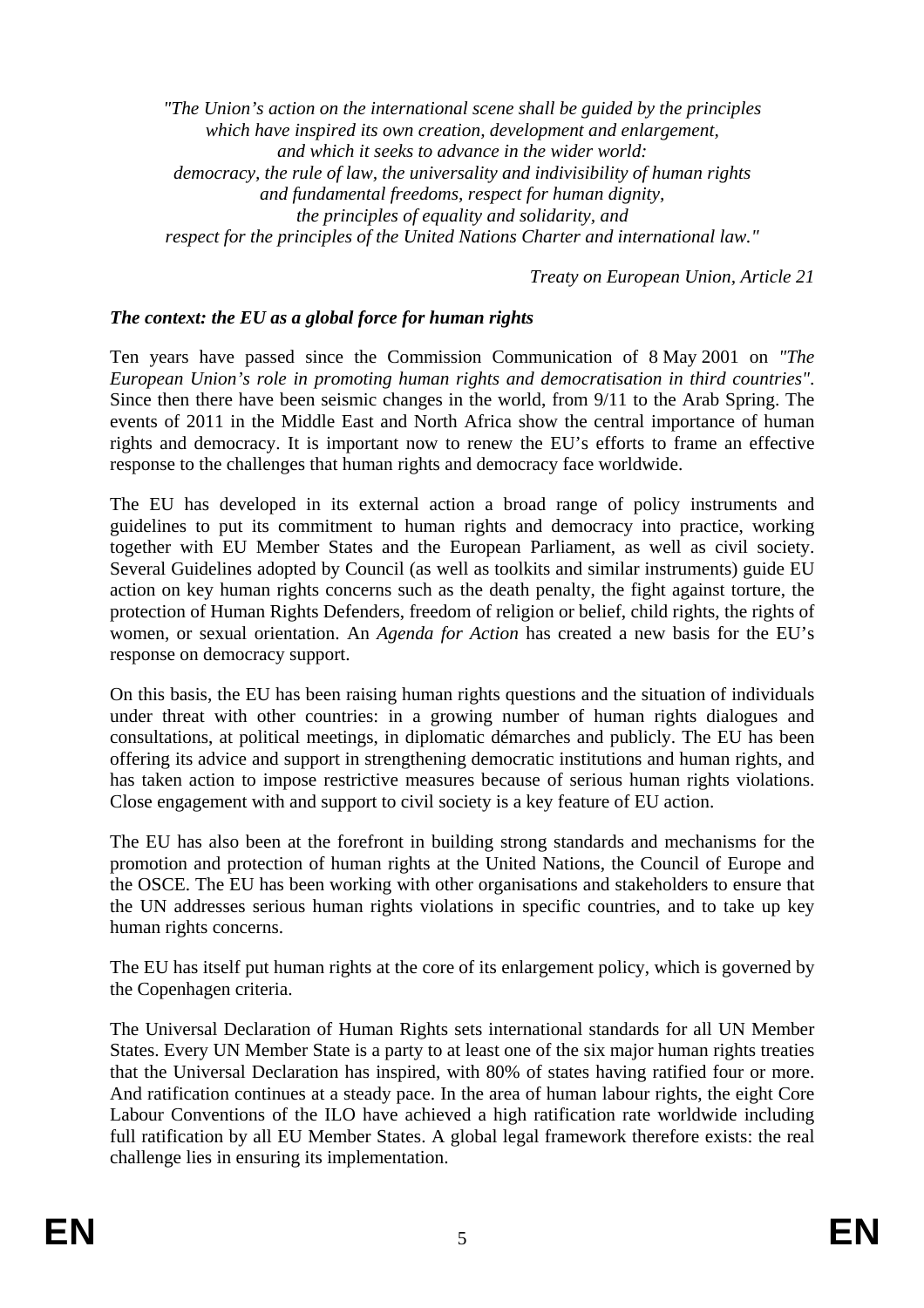The EU promotes human rights inside and outside its borders on the basis that human rights are indispensable both for individual dignity and social justice and for the promotion of international peace, prosperity and stability.

# *The challenges*

In recent years, several challenges have emerged. First, the legitimacy of international human rights and democracy norms and standards has been called into question, sometimes by emerging powers with which the EU seeks cooperation. At the UN, some States have contested well-established human rights norms, suggesting – wrongly – that human rights violations can be justified by cultural differences. Laws on blasphemy have been used to limit freedom of expression. The current economic crisis, has resulted in a further shift in global economics which in turn has led some to question the universal nature and utility of human rights. When the EU promotes human rights, in areas such as death penalty abolition or sexual orientation, it often runs into objections.

Even where international standards are generally accepted, implementation at the national level often remains slow. Women and girls still face discrimination and violence. Discrimination on grounds of sexual orientation and gender identity is widespread. The last decade has not seen enough progress in the eradication of torture and inhuman treatment, or on protecting and promoting child rights. The EU was instrumental in bringing about the United Nations Convention on the rights of persons with disabilities, and has acceded to it as a full party – but considerable challenges remain to ensure its full implementation.

There is also the perception that the EU's statements on human rights and democracy are not always fully matched by its external or internal policies. In the context of the Arab Spring there has been a debate whether previously the EU had done enough to support civil society and to promote change rather than stability. At the same time, the EU's internal human rights record has come under increasing scrutiny.

Finally, globalisation is presenting new challenges for the promotion of human rights. New actors have emerged under the ever increasing internationalisation and interdependency of economies, with complex implications for human rights. While human rights obligations have traditionally concerned States, human rights abuses today come from a wider range of sources ranging from indigenous people having their land taken from them, to the export of new technologies used for censorship and surveillance. While in many countries globalisation has contributed to improving the situation of a large number of people, by lifting them out of poverty and opening societies, in others globalisation is blamed for widening inequalities and aggravating discrimination and exploitation.

#### *The EU response*

The EU has not always been as effective or as joined-up as it might have been. The task in hand is to ensure the clarity, coherence, and effectiveness of policy, by being smarter and more strategic. The promise of the Lisbon Treaty to put human rights, democracy and the rule of law at the centre of all external action and to ensure consistency between the different areas of its external action and the implementation of the principles of the EU's foreign policy make this even more pressing.

The following sets out key elements of a strategic framework – a suggested vision and actions to which the European institutions can contribute their experience and views.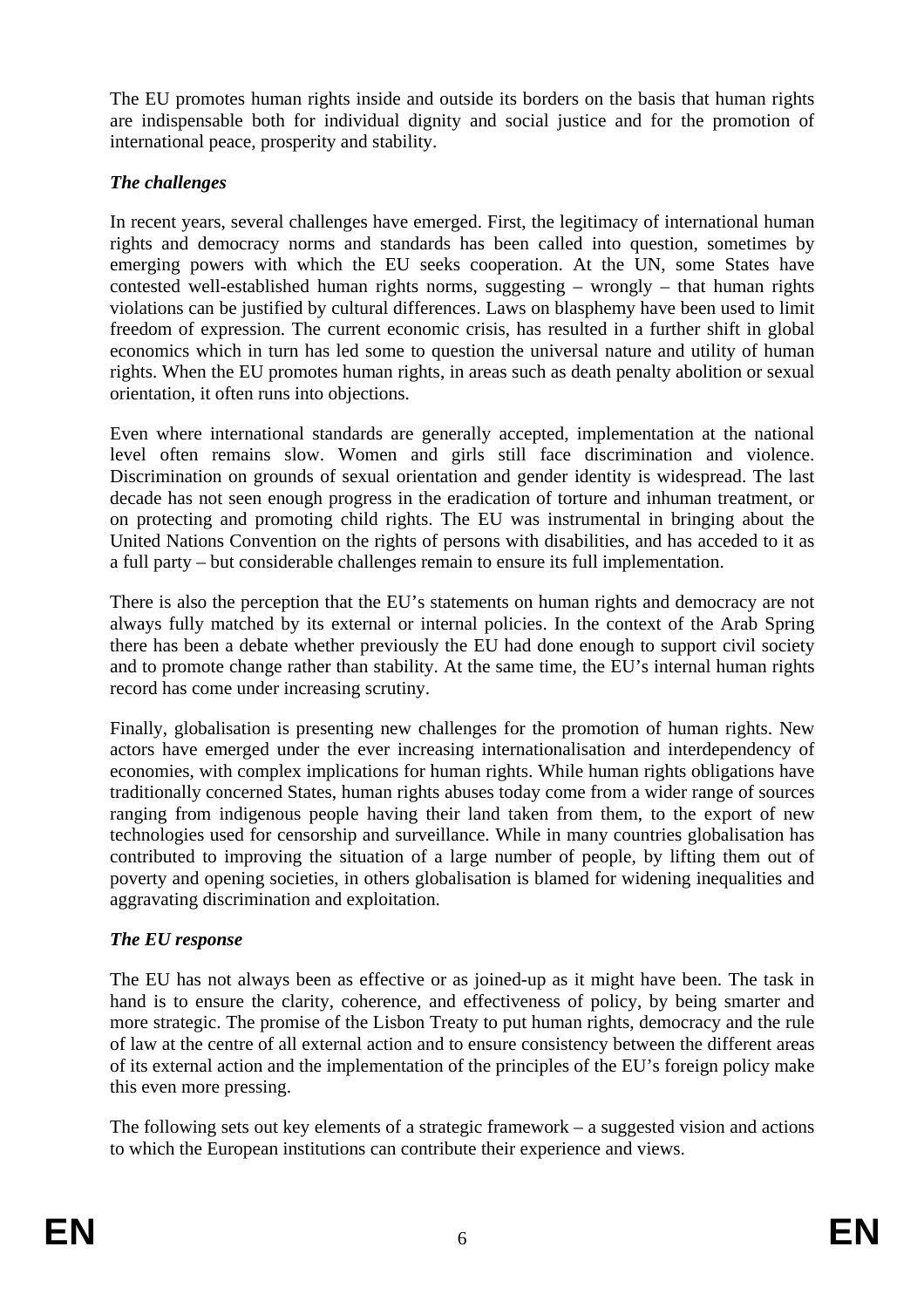The EU's objective should remain to prevent violations of human rights and, where they occur, to ensure that victims have access to justice and redress and those responsible are held to account.

In doing so, the EU should reaffirm its commitment to the universality, indivisibility and interdependence of all human rights – civil, political, economic, social and cultural. Respect for human rights is laid down in the Universal Declaration of Human Rights, the UN Charter and international human rights treaties.

Democracy is a universal value based on the freely expressed will of people to determine their own political systems. Human rights and democracy go hand in hand with the empowering freedoms – freedom of expression, association and assembly – which underpin democracy. Developments such as the Arab Spring demonstrate once more that liberty cannot be suppressed.

The EU considers that respect for the rule of law, including access to justice and the right to a fair trial, is essential for the protection of human rights and democratic principles.

The EU should commit itself to promoting and protecting freedom, dignity, equality and justice for all as a key foreign policy priority. Human rights and democracy must run as a "silver thread" throughout EU external policies. The promotion of these goals is important for other objectives, such as security, development, economic participation and social inclusion. Human rights and democracy should be taken into account in foreign policy decision making at every stage.

EU external action has to comply with the rights contained in the EU Charter of Fundamental Rights which became binding EU law under the Lisbon Treaty, as well as with the rights guaranteed by the European Convention on Human Rights.

To promote these principles, the EU needs to revisit its delivery mechanisms, processes and structures. Action is needed in a number of areas, including:

- On external delivery mechanisms would not a bottom-up, tailored, country-based approach, coupled with cross-cutting worldwide campaigns on specific themes achieve better the human rights and democracy objectives?
- On process how can the EU become more joined up across the whole range of its policies and Institutions, and externally when working with international partners, NGOs, regional groupings and international organisations?
- On internal structures should we place priority on the completion of a network of human rights and democracy focal points across EU Delegations worldwide, and a standing capability in the Council on external human rights and democracy issues?

#### **A. OVERHAULING DELIVERY: EFFECTIVE ACTION, MADE TO MEASURE**

#### *Maximising impact on the ground through tailor-made approaches*

Traditionally the EU has adopted a top-down approach to its human rights strategy, agreeing worldwide priorities in Brussels and then seeking to apply these through political dialogues and meetings with third countries. But even if the principles and objectives are universal, the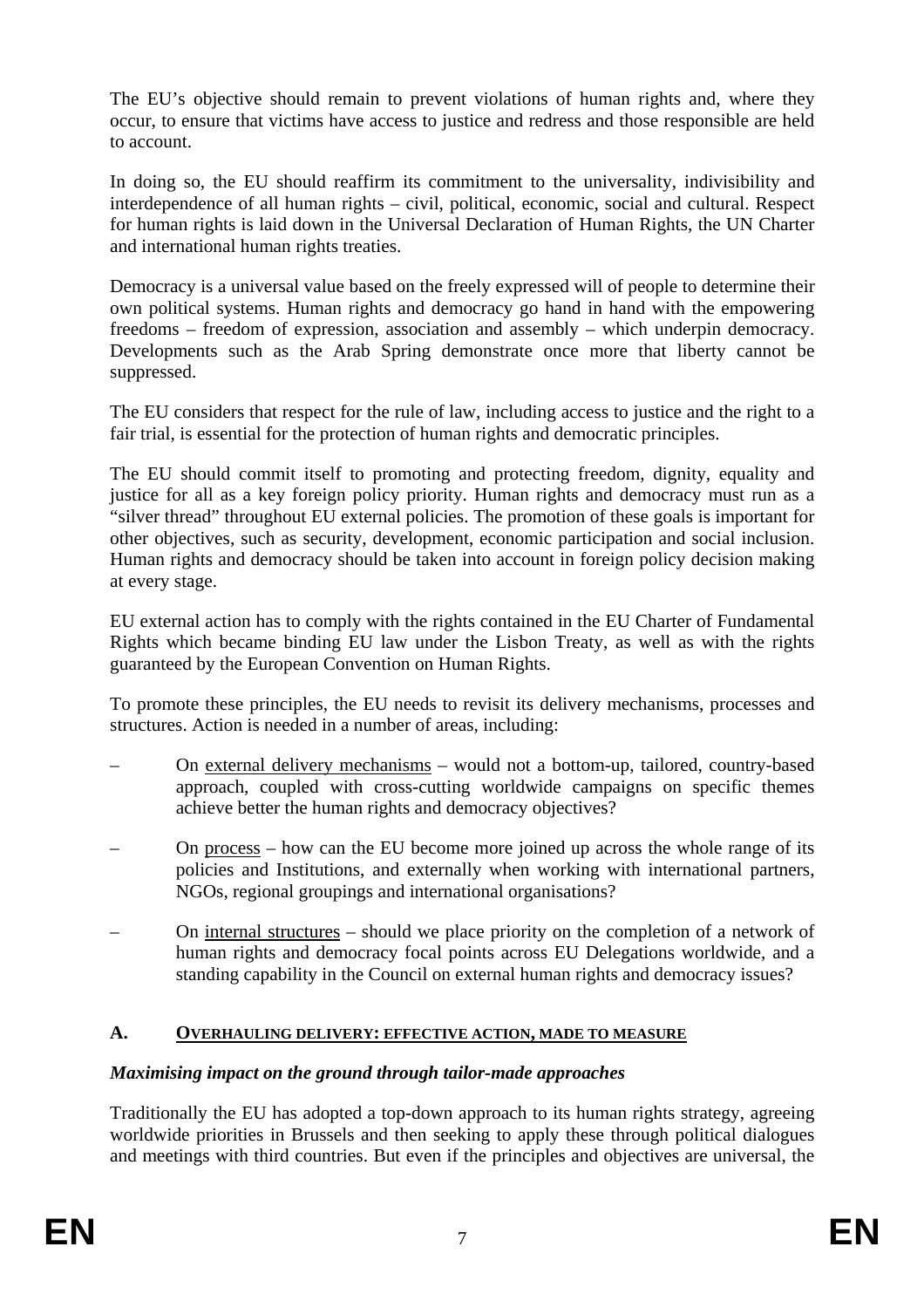immediate priorities, and therefore the route and timetables, can and must vary from country to country.

Thus, while the overall objectives of the EU's human rights and democracy policy remain valid and unaltered, an approach that seeks to match objectives in a country with the realities on the ground is more likely to deliver concrete results than a one size fits all approach. Tailor made country strategies covering human rights and democracy should therefore be an integral part of the EU's overall strategy towards that country. This will help to prioritise and rationalise work, especially of EU Delegations and Member State Embassies, whilst better drawing on the relevant mix of EU tools and instruments and working in the areas most likely to deliver lasting improvements and change. That is not to say that the EU should, not for example, condemn the use of the death penalty in a country that continues to apply it, rather that this should not be the sole focus of EU human rights work when other areas might deliver change.

The EU is currently developing human rights strategies for over 150 countries (and ultimately all countries should be covered). These should help the EU to tailor its approach and to have a stronger positive impact on the ground. The country strategies aim to bring together the resources of EU Delegations and the diplomatic missions of EU Member States in the field. They establish country-specific priorities and objectives, which can be integrated in all relevant EU external policies such as development, trade or security, and so fit into the EU's overall political and economic relations with any given country. They are drafted taking into account the views of civil society.

The EU should ensure that the human rights country strategies are taken into account in human rights dialogues, in policy-making and when programming and implementing financial assistance with third countries, including in the post-2013 Country Strategy Papers.

#### *Delivering results on cross-cutting themes through a campaign-based approach*

In addition to country based tailored strategies the EU should identify cross cutting themes to put its collective weight behind as time limited, targeted campaigns. Longstanding work on support to the ICC (International Criminal Court) and abolition of the death penalty are good examples. Such campaigns should be the subject of collective action by all EU institutions and individual EU Member States.

The High Representative has proposed to focus on three themes for the next three years:

- judicial reform focusing on the right to a fair trial;
- rights of women building on the EU's comprehensive approach to Women, Peace and Security, as well as the EU strategy for equality between women and men;
- rights of the child building on the *"EU agenda for the rights of the child"* and both sets of EU guidelines on children.

EU Institutions and Member States should be involved in drawing up specific, measurable, achievable, realistic, time-limited objectives along with implementation plans for each campaign.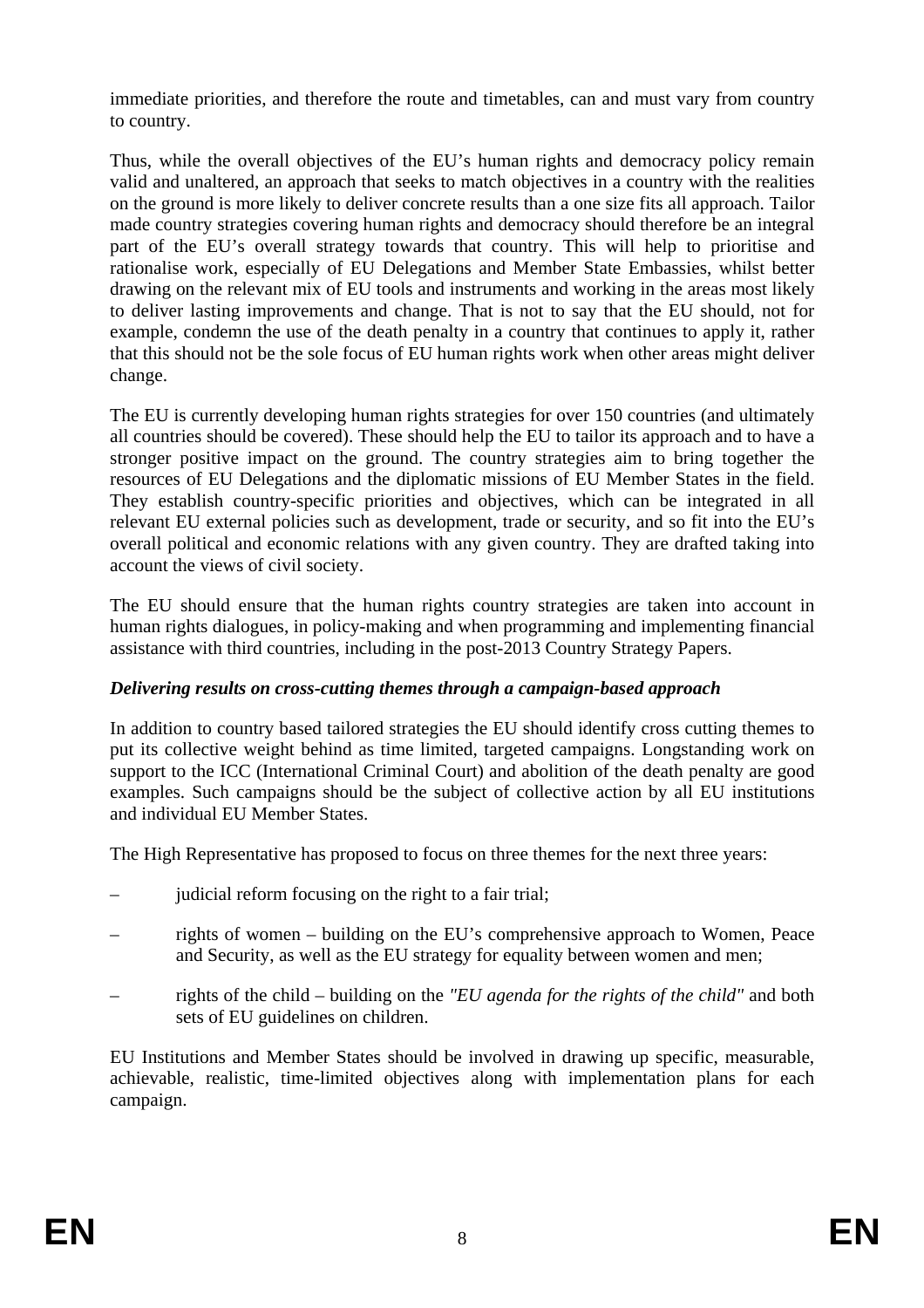#### *A new approach with neighbours and beyond*

The recent review of the European Neighbourhood Policy further developed the EU's policies in support of democracy. The new approach is based on mutual accountability and an enhanced commitment to the universal values of human rights, democracy and the rule of law, including an intensified policy dialogue in this respect. It introduced two concepts: "deep democracy", aiming at setting a baseline of necessary accomplishments against which progress can be assessed; and "more for more", rewarding countries that are willing to make real progress on the road towards democracy by making additional funds available for cooperation. The reverse of "more for more" should also apply. Partnerships with civil society will be enhanced and additional financial assistance will be made available, including through a new dedicated funding facility.

#### *Working in partnership with civil society*

The EU needs to work closely with civil society and to draw on its expertise and alternative channels of communication. The longstanding dialogue among officials, NGOs, business, trades unions and the media needs to be developed. The EU should continue to support the vibrant civil societies which are vital to democratic states, and social partners who are key to sustaining reforms. Even where there is little or no reasonable prospect of engaging effectively with a government, this should not mean lessening contacts with the people of that country. The need is then all the greater for the EU to engage with civil society and peaceful political opposition, supporting human rights defenders in the face of risks and threats. The EU should continue to speak out on specific human rights situations and violations and on democratic regress, with particular emphasis on preserving or creating the necessary opportunities for civil society to prosper.

The EU takes a systematic approach to consultations with international and local human rights NGOs in all aspects of its human rights policy. Specific attention will be given to supporting conditions in third countries that will enable civil society to operate freely. The annual EU-NGO forum on human rights should continue to review and contribute to EU action.

Human rights defenders are indispensable allies for the EU in the worldwide promotion and protection of human rights and are key interlocutors for EU Delegations and the diplomatic missions of EU Member States in third countries. The EU should continue to support the effective implementation of the EU Guidelines on human rights defenders, including through awareness raising among all relevant stakeholders. The EU should continue to address urgent protection needs of human rights defenders at immediate risk, notably through an emergency shelter scheme at an EU level. Political support to human rights defenders is complemented by dedicated financial assistance from the EIDHR, taking account of the specific obstacles faced by such people in their daily work.

The European Instrument for Democracy and Human Rights (EIDHR),  $\epsilon$ 1.1 billion for the period 2007-2013, reflects the EU's commitment to promote and support democracy and human rights, by providing support to civil society and human rights institutions worldwide. For the forthcoming Multi-Annual Financial Framework 2014-2020, the Commission has proposed to scale up funding to  $\in$  1.4 billion (in 2011 prices).

In the context of the Multi-Annual Financial Framework, suggestions will be made to make the EIDHR more flexible so that it delivers better, faster and more, and so that more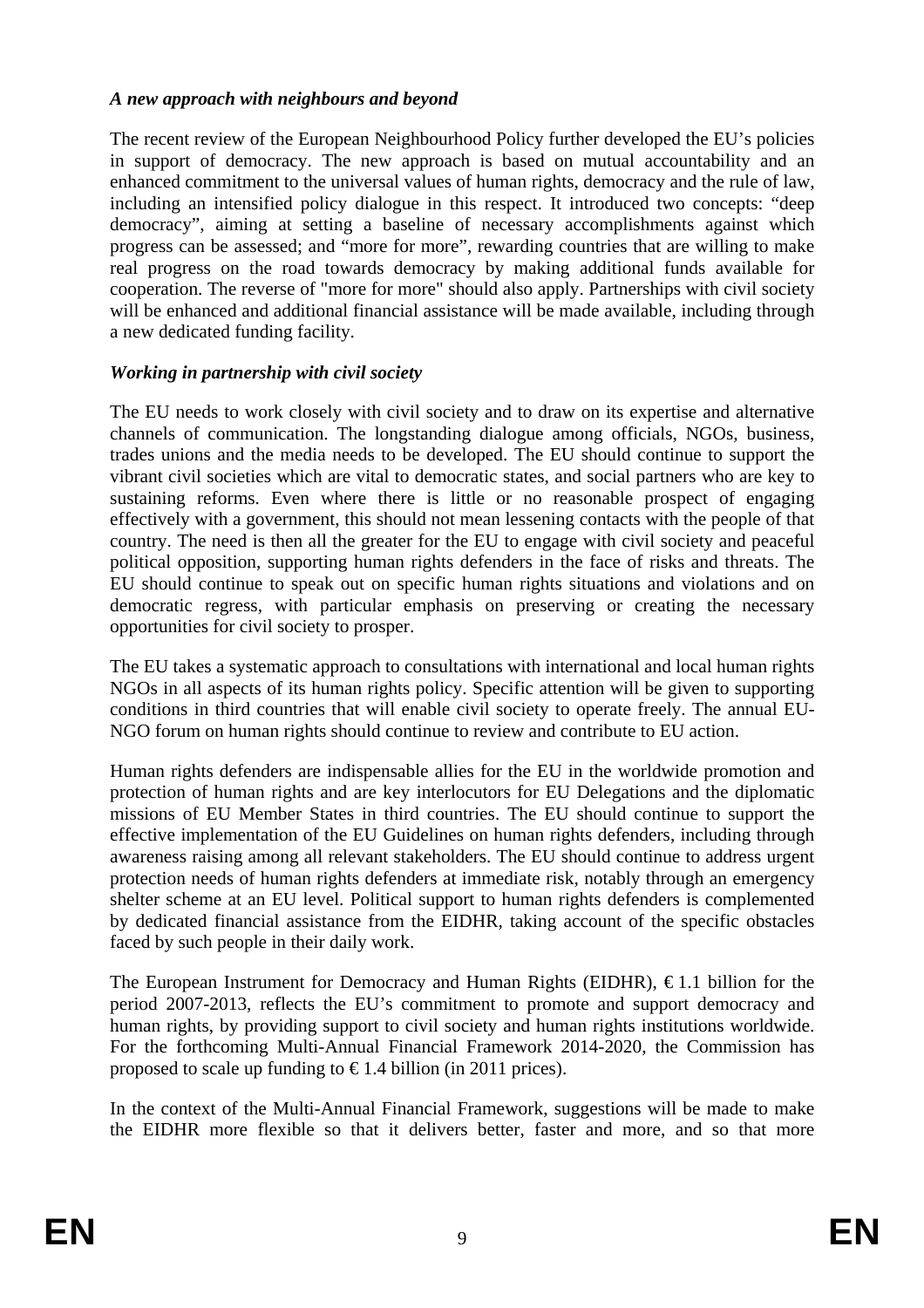organisations are able to access funds, and a quick response is ensured to address the needs of civil society in countries facing the most pressing and difficult situations.

### **B. A JOINED UP APPROACH TO POLICY**

The EU is committed to putting human rights and democracy at the centre of its external action, as a "silver thread" running through all that it does. The Treaty on European Union makes clear that human rights and democracy are guiding principles for all the EU's actions. There is scope to be more joined up across the wide range of EU policies, so that together they achieve their full impact.

Various EU policies with an external dimension have clear relevance for human rights and democracy, including those on development cooperation; trade; the area of freedom, security and justice; counter-terrorism; crisis management; conflict prevention; and governance of the internet.

All actions developed in the framework of these policies (including measures taken by Member States implementing them within their respective areas of competence) must continue to be fully compatible with the respect, protection and promotion of human rights.

#### *Democracy and elections*

Concerning democracy support, the EU and its Member States have a strong commitment to democracy, which is enshrined in treaties and constitutions, and draws on strong parliamentary traditions. In 2009 the EU adopted a strategy and an *Agenda for Action* on democracy support in its external action. This called for greater policy coherence and more coordinated use of instruments, in the spirit of the Lisbon Treaty.

Elections play a vital role for a wide range of human rights, such as freedom of expression, assembly and association. The EU is a major actor in electoral support and helps partner countries to implement credible, transparent and inclusive electoral processes. Moreover, its Election Observation Mission (EOMs) are an important instrument available to the EU. Their recommendations represent a very useful contribution to further support human rights and democracy in a country. The EU will give greater focus in its election observation to the participation of women and national minorities, as well as persons with disabilities both as candidates and voters. Ensuring synergy between election support and election observation is a very important element of the EU's strategy. The EU will make active use of the EOM reports.

Elections alone cannot sustain democracy. The EU's approach to democracy, should create synergies between direct support to electoral process, political society (parliaments and political parties, civil society and media) and support to other critical components of state building, such as the rule of law, the judiciary, public administration reform and decentralisation.

The EU is strengthening its implementation of the *Agenda for Action* on democracy support, having initiated a first round of pilot countries, by using the democracy component of the EIDHR and seeking better coherence in the use of political and financial instruments in its overall approach to democracy support globally. The EU's response to recent developments in North Africa was based on initiatives taken in the review of the European Neighbourhood Policy, further to develop methodology on supporting reforms that build sustainable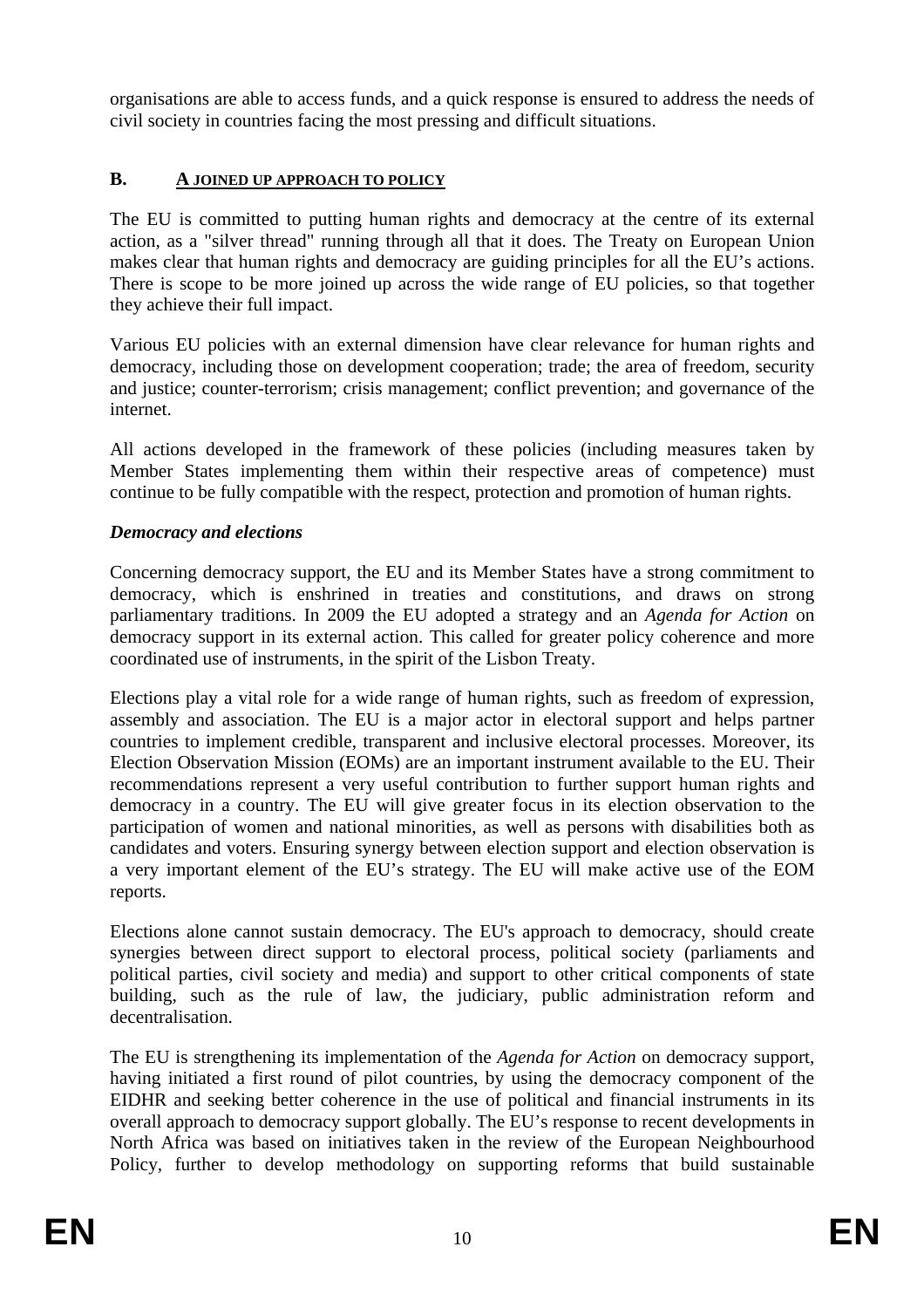democracy. This means applying positive and negative incentives as appropriate, and developing benchmarks to assess progress in human rights, democracy and the rule of law.

### *Development cooperation*

The human rights and development cooperation agendas are closely interlinked. Respect for human rights is key to the full achievement of the Millennium Development Goals (MDGs). The EU has a longstanding commitment to ensure that respect for human rights and democratic development is "mainstreamed" across development cooperation. This may take the form of ensuring transparency in decision making, to allow the full participation of women and marginalised groups, thereby avoiding contributing to their further exclusion. Efforts should be made to ensure that EU financed development programmes and projects contribute to the fulfilment of partner countries' international human rights obligations, including the recommendations put forward by UN treaty bodies during the Universal Periodic Review, as well as other monitoring bodies such as the ILO. Linking human rights, democracy and development, is essential to achieve success in fields from access to water and sanitation to food security.

The recent Communication "Increasing the impact of EU Development Policy: an Agenda for Change" highlights the challenge of better supporting the efforts of partner countries in implementing their domestic and international obligations on human rights. The EU is committed to ensuring that a country's record concerning human rights, democracy and rule of law has a more direct impact on the programming, modalities and channels of aid, and on the reviewing of direct budget support.

In the evaluation of direct budget support contracts, specific conditions may be attached to supporting deep and sustainable democracy and human rights, in line with the Commission Communication on "The Future approach to EU Budget Support to third countries".

Country human rights strategies and a *Human Rights Based Approach* should ensure that human rights and democracy are reflected across the entire development cooperation process, and ensure continuity between political and policy dialogue on human rights issues and development cooperation.

# *Human rights clauses*

Since 1995 the EU has included a human rights clause in political framework agreements with third countries. It reaffirmed this policy in 2010. The clause is now contained in agreements with more than 120 countries and more are under negotiation. The clause provides the basis for cooperation on human rights and for promotion of human rights in relation to all areas covered by these agreements. The clause also forms the legal basis for measures taken in response to violations of human rights. These measures can include suspension of meetings and technical co-operation programmes with the country concerned.

# *Trade policy*

The Common Commercial Policy is one of the most visible manifestations of the EU's external action. The EU's trade and human rights agenda needs to be coherent, transparent, predictable, feasible and effective. The challenge is to make trade work in a way that helps rather than hinders human rights concerns.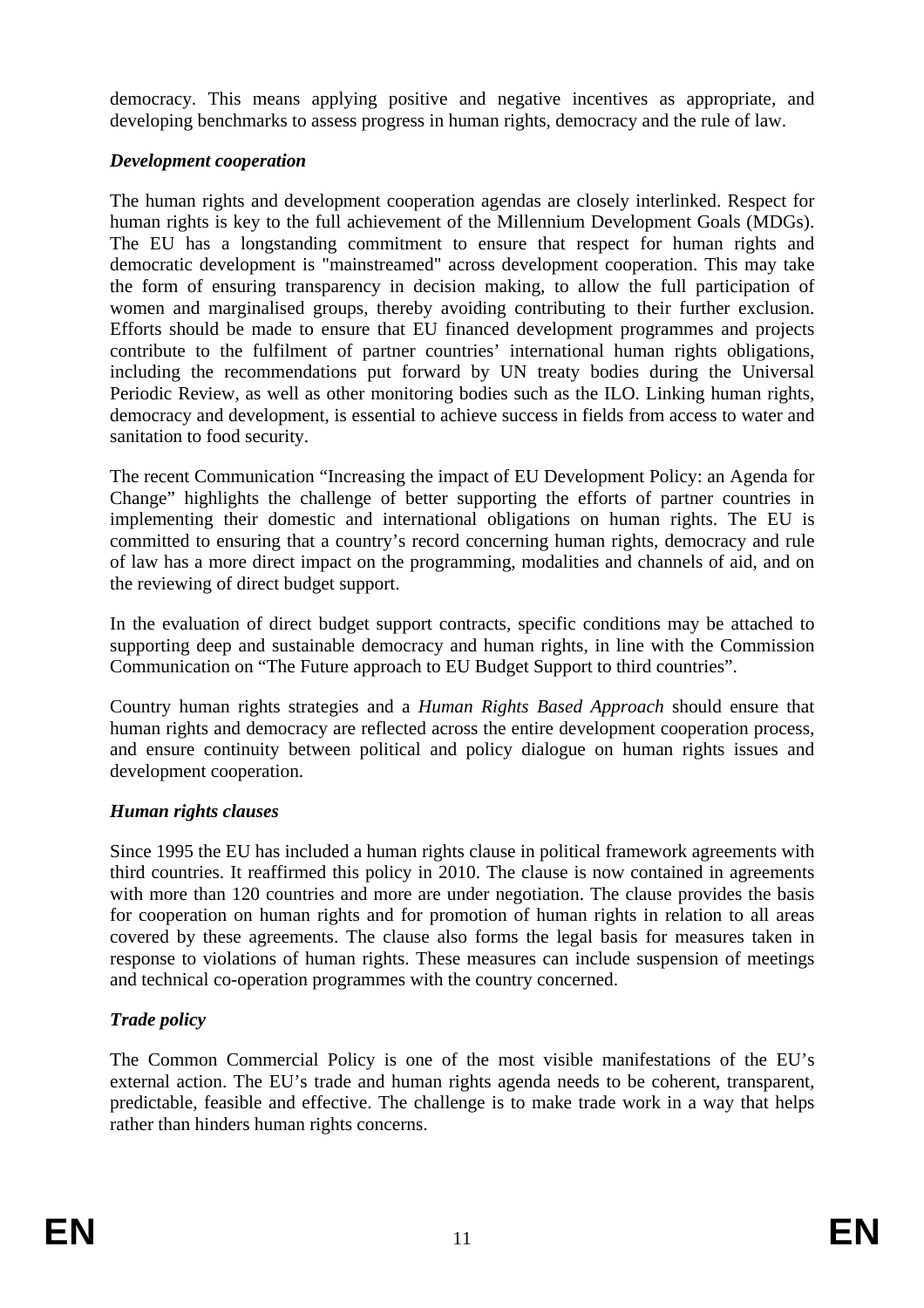The EU approach to trade policy focuses on using positive incentives, making use of trade preferences to promote human rights, coupled with a process of dialogue about the conditions to maintain those preferences. The EU's trade partners are very different and the way in which coherence with human rights objectives is ensured needs to reflect this diversity. One embodiment of this approach is the Generalised System of Preferences' GSP+ scheme, which grants additional preferences to countries that commit to embracing core universal values on human rights, labour rights, environment and governance. The EU's Free Trade Agreements are linked to the EU's political framework agreements (see previous section on *"Human rights clauses"*); the human rights situation in the partner country should be considered when the EU decides whether or not to launch or conclude FTA negotiations.

The Lisbon Treaty conferred new competences in the field of investment policy; the EU's common investment policy should be guided by the principles and objectives of the Union's external action, including on human rights.

Specific trade measures are also used to support human rights objectives. Examples include Regulation 428/2009 on the control of exports of dual use items, Regulation 1236/2005 concerning trade in goods which can be used for capital punishment or torture and Council Common Position 2008/944/CFSP on Arms Exports.

#### *Information and communications technology*

Developments in information and communication technologies (ICT), such as the internet, mobile telephony, and social media, have enormous potential to promote human rights such as freedom of expression and assembly. A global flow of information can truly empower civil society and human rights activists. These technological developments can also, however, reinforce authoritarian states by increasing opportunities for surveillance and censorship. There is currently a lack of clear standards for European companies concerning the sale of such technologies to authoritarian States, as well as for the provision of *ex post* services, such as training and consulting. In this light, the EEAS and the relevant Commission services will develop appropriate measures to ensure that people are not subject to indiscriminate censorship or mass surveillance when using the internet and other ICTs, and can truly put them to their best use to promote human rights, also taking into account privacy and personal data protection.

#### *Business and human rights*

Corporate Social Responsibility (CSR) allows companies to integrate social and environmental concerns in their business and in their interaction with their stakeholders on a voluntary basis. European businesses should be encouraged to undertake adequate due diligence to ensure that their operations respect human rights, wherever they are performed.

Globalisation has created more opportunities for enterprises to contribute to the fulfilment of human rights and also created heightened risks of business involvement in human rights harm. The EU welcomed the United Nations Guiding Principles on Business and Human Rights, endorsed unanimously by the UN Human Rights Council in June 2011. The European Commission published a Communication on Corporate Social Responsibility in October 2011. It expressed the Commission's expectation that all enterprises should meet the corporate responsibility to respect human rights as defined in the UN Guiding Principles. In the light of this Communication, the Commission will, *inter alia*, develop human rights guidance for small and medium-sized enterprises, invite Member States to develop their own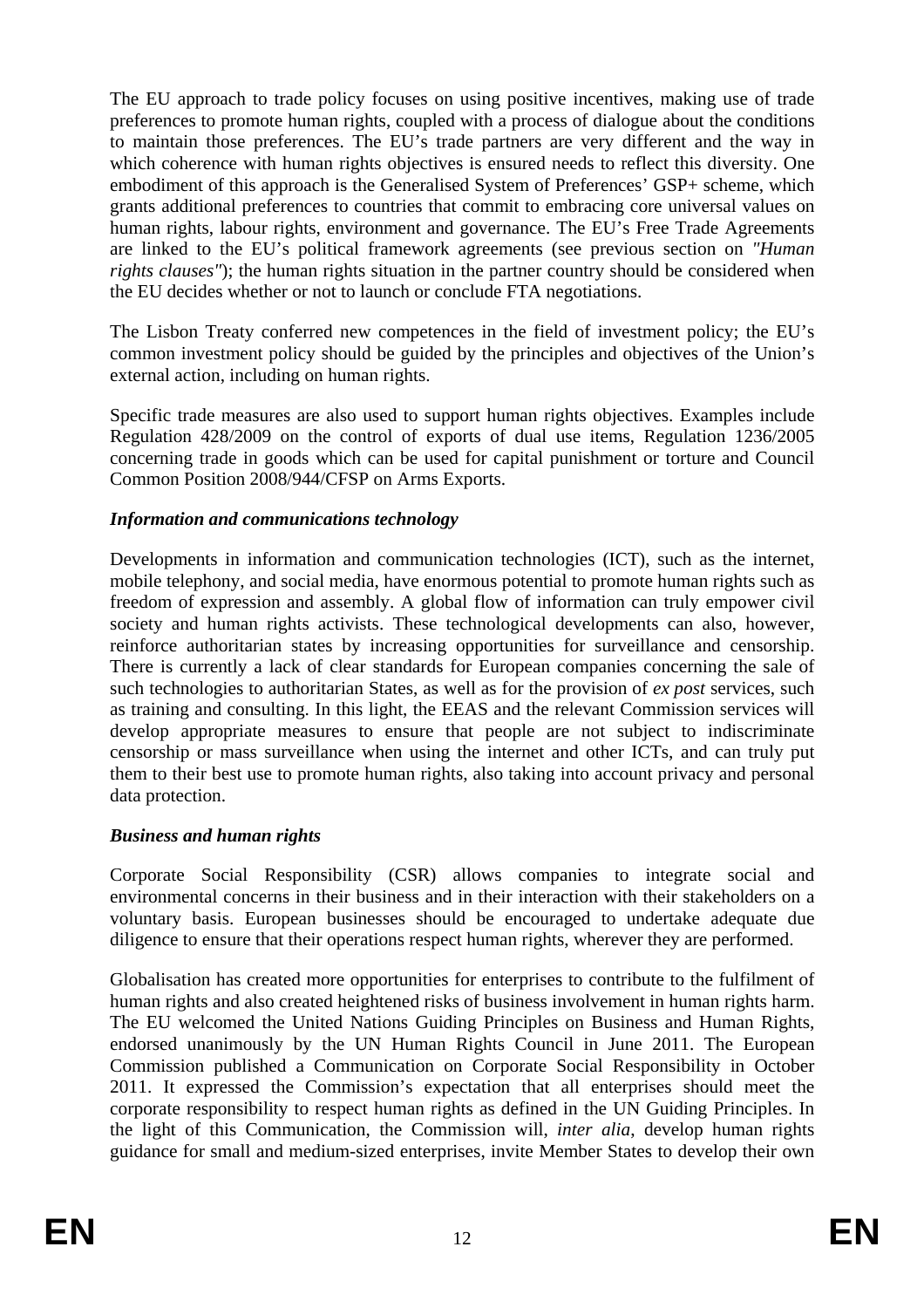national plans for the implementation of the UN Guiding Principles and continue to encourage partner countries to adhere to internationally-recognised CSR standards, such as the OECD Guidelines for Multinational Enterprises and the ILO Tri-Partite Declaration of principles concerning multinational enterprises and social policy.

#### *Conflict prevention*

Human rights violations, the lack of fundamental freedoms, and a prevailing culture of impunity – particularly in fragile situations – cause or exacerbate political instability and violent conflicts.

The EU will further strengthen the focus on the human rights situation and on the respect of fundamental freedoms in its conflict risk analysis and in its early warning systems. The EU should also continue and reinforce its efforts to mainstream human rights and fundamental freedoms in its conflict prevention and peace building activities, and – where appropriate – translate analysis and early warning into options for early action.

# *Crisis management*

The EU's crisis management missions and operations operate in close interaction with local forces, often in a context of conflict, and many of them come across human rights violations. Since the first EU crisis management operation in 2003, best practices have been identified on incorporating human rights and gender considerations in planning and implementation. The EU will align itself with international best practice on planning, training and deploying, following the UN's inter-agency approach to human rights in its Peacekeeping Operations.

The EU will strengthen the human rights, child protection and gender elements of its conflict prevention, crisis management and peace-building efforts, taking into account international best practice and aiming at a democratic outcome, replacing violence with political conflict resolution mechanisms.

The implementation of the Comprehensive Approach to the EU Implementation of the UNSCR 1325 and 1820 on Women, Peace and Security, and the Guidelines on violence against women and girls and combating all forms of discrimination will be integrated in EU human rights policy, including in the annual report.

Implementation of the Guidelines on International Humanitarian Law will also be stepped up.

# *Counter-terrorism*

Counter-terrorism activities must be conducted in full compliance with fundamental rightsand international law. This includes human rights law, international humanitarian and refugee law, free and fair judicial proceedings as well as the protection of personal and private data. In its human rights dialogues with third countries, the EU already raises violations of human rights committed under the guise of counter-terrorism activities. However, there is scope to intensify discussion of this issue with third countries in dialogues devoted to counterterrorism co-operation. In these dialogues, the EU calls for non EU countries to ratify counterterrorism related UN conventions and protocols. Human rights should be more firmly embedded in the planning and implementation of counter-terrorism assistance projects with third countries.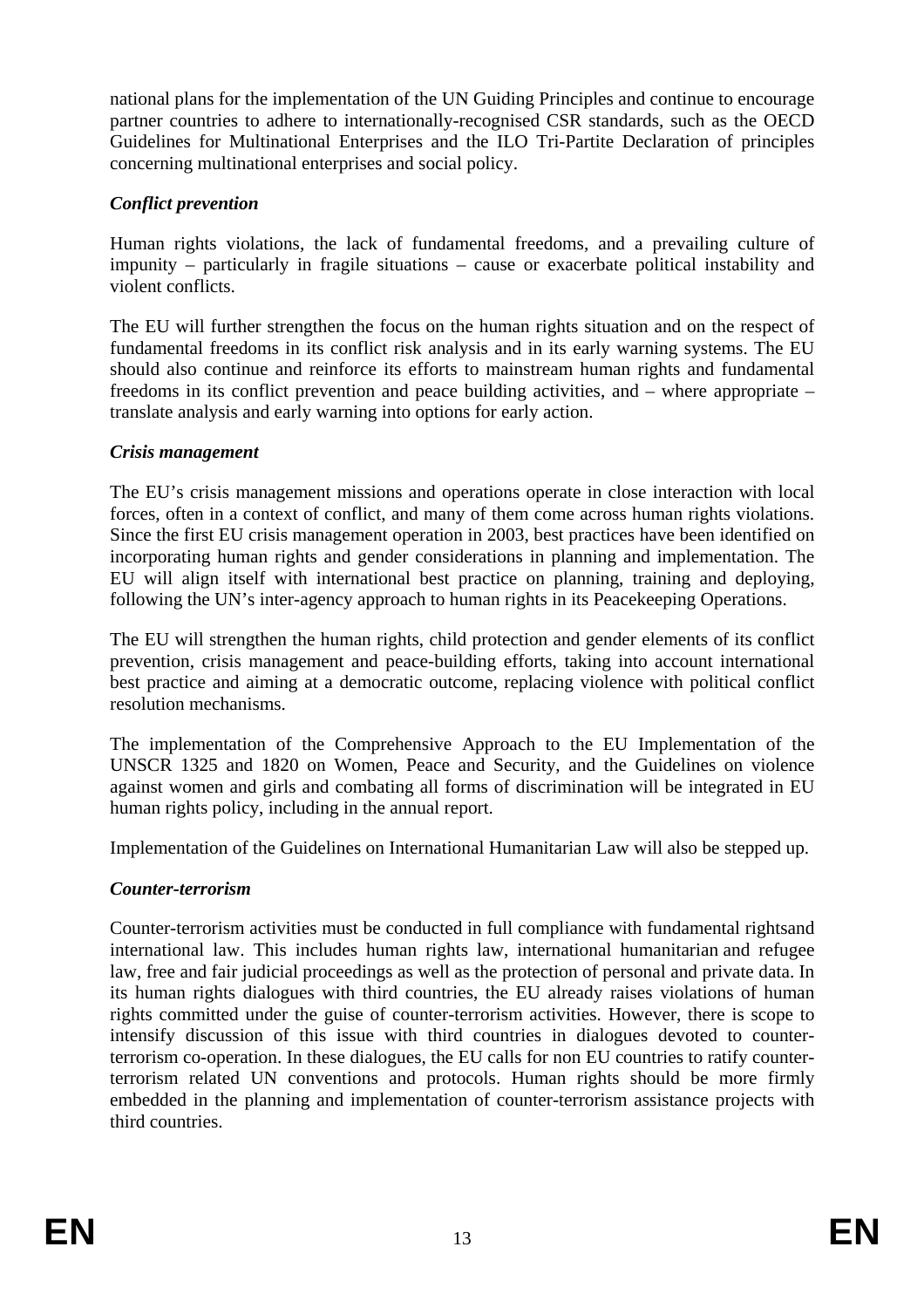#### *Freedom, security and justice*

In the external dimension of the area of Freedom, Security and Justice – including police and judicial cooperation, the fight against drugs and organised crime, the functioning and independence of the judiciary, border management, trafficking in human beings, mobility, asylum and migration – the protection of fundamental rights is paramount. When developing cooperation with third countries in these fields, it is essential to ensure that practices fully respect human rights, including non-discrimination. For example, if information is exchanged with the police forces of third countries, that information cannot have been obtained by torture or inhumane treatment, and adequate protection must be in place.

Strengthening respect for human rights and the human rights of migrants in source, transit and destination countries is also a central concern of the EU's *Global Approach to Migration and Mobility*, which defines the EU's external migration policy. Special attention should be paid to protecting and empowering vulnerable migrants, such as unaccompanied minors, asylumseekers, stateless persons and victims of trafficking.

The phenomenon of human trafficking is especially relevant in this area. It is important to ensure that crime control / security and human rights are understood as complimentary dimensions of the same issue, and that the root causes of trafficking are also addressed. In particular, it is crucial to protect women against gender-based forms of violence, and to fight the feminisation of poverty. The EU will continue to prioritise trafficking in human beings in its external action from a human rights approach. This prioritisation will reflect on funding, training and information exchange activities and it will go beyond the external dimension of Freedom, Security and Justice. The EU Anti-trafficking Coordinator and the EEAS have already established contacts to start developing a list of priority countries and regions for future partnerships in the area of human trafficking.

In the field of border management, the EU actively promotes the integration of the Human Rights dimension in the development of efficient border control in third countries. In particular, it is essential that border guards are appropriately equipped and trained to ensure that persons in need of protection who present themselves at the border are given access to the appropriate assistance and procedures.

#### *360 degree policy coherence*

That the EU is exemplary in respecting fundamental rights is vital, not only for the people living within the EU but also for the development of the Union itself. A strong track record will strengthen the EU's action to promote human rights around the world.

The Lisbon Treaty has made the Charter of Fundamental Rights of the European Union a legally binding document. It has to be respected equally by all EU institutions, bodies, offices and agencies, as well as by Member States, when they are implementing EU law. The EU's obligation to respect human rights implies not only a general duty to abstain from acts violating these rights, but also to take them into account in the conduct of its own policies, both internal and external.

In October 2010 the Commission adopted a Strategy for the effective implementation of the Charter of Fundamental Rights. It explains how the Charter is to be put into practice by EU Institutions and Member States. It has been welcomed by the European Parliament and the Council of the EU. Each year, the Commission will publish a report on progress made. In March 2011 the first report on the application of the Charter by EU institutions was published.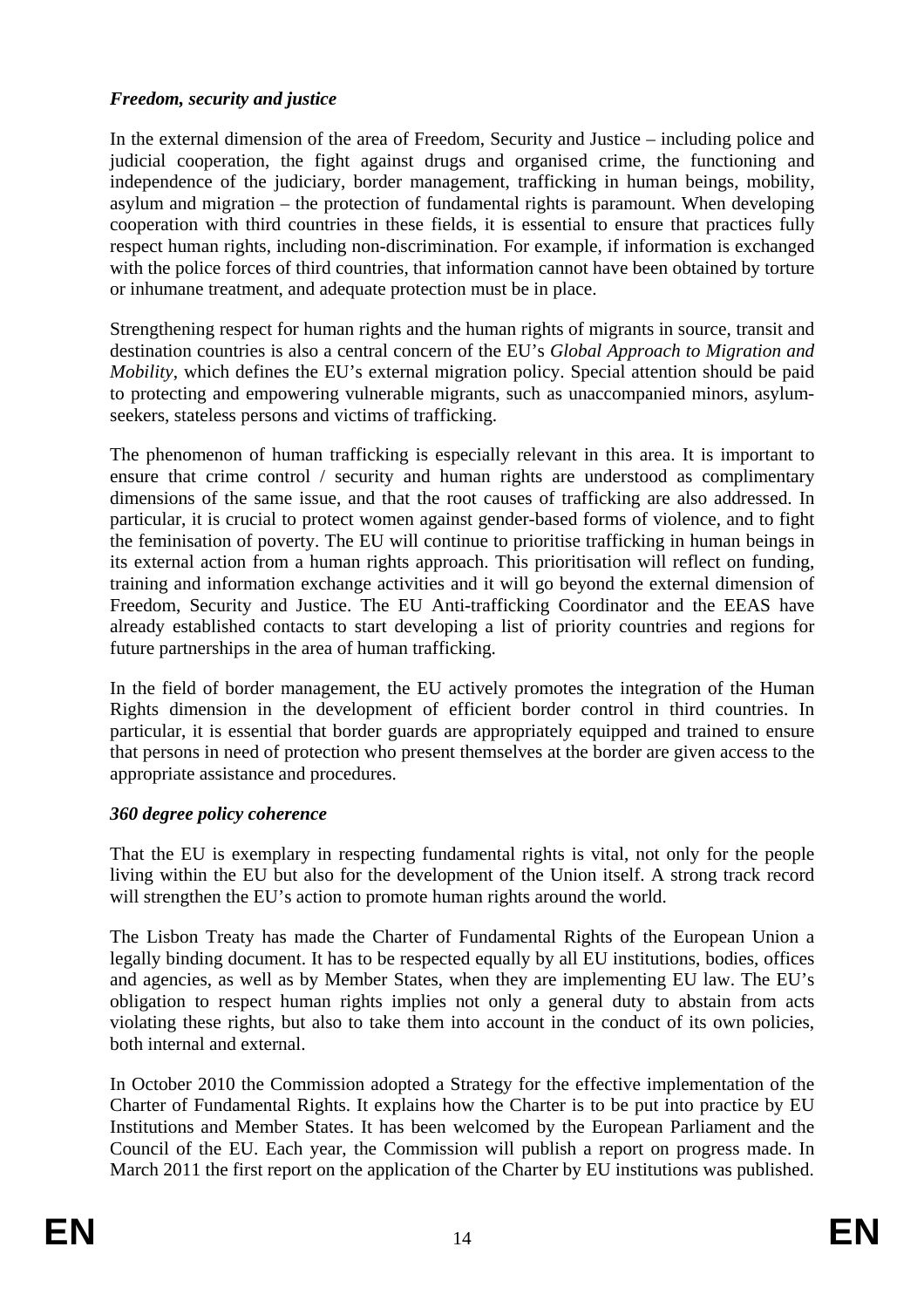The EU's commitment to accede to the European Convention on Human Rights complements the strong protection of human rights that already exists in the Union's legal order through the EU Charter of Fundamental Rights and the jurisprudence of the Court of Justice of the EU.

These EU policies are relevant to Europe's credibility in raising human rights with other countries. When the EU raises human rights issues with third countries, it bases itself on international standards: these are mainly the core UN human rights treaties and core labour standards as well as (for partners in Europe), Council of Europe and OSCE standards. It is important that the EU and its Member States, within their respective areas of competence, should implement these standards visibly and effectively.

# **C. BUILDING STRONG PARTNERSHIPS**

# *Multilateral cooperation*

To get strong UN action, the EU needs to build common ground with partner countries. It has invested much over recent years in the ability of the UN Human Rights Council (HRC) in Geneva, and the Third Committee of the UN General Assembly, to set and protect universal human rights norms and standards, and to address serious human rights violations. This has led to some notable successes such as rallying worldwide support for a moratorium on the death penalty, or achieving consensus on initiatives related to freedom of religion or belief.

Success largely depends on the capacity of the EU to outreach and be receptive to third country partners, to engage in cross-regional coalition, using also its bilateral relations. The EU needs to increase its capacity to agree common positions and speak as one, using the cumulative weight and resources of the Member States through burden sharing and taking a more strategic approach to the setting of its priorities. Better synergy and coordination have to be developed between Geneva, New York and Brussels, as well as with EU action in other multilateral forums, such as the Council of Europe and the OSCE.

The EU should work to increase its effectiveness at the UN, building cross-regional coalitions, supporting the UN system's human rights mechanisms and promoting better synchronisation with its actions at bilateral level and in other multilateral forums. The EU will develop an annual approach to the identification of priorities at the UN across all human rights related meetings in Geneva and New York, in consistency with the mid-term priorities defined for its action at the UN.

# *International justice*

The EU is fully committed to promoting International Justice – combating impunity and promoting a law-based international order, preventing genocide, crimes against humanity and war crimes, and holding the perpetrators of such crimes accountable. The EU will continue to advocate accountability for violations of international humanitarian law and human rights law. The EU will continue to provide substantial support to the International Criminal Court, as well as to other international criminal tribunals, and to campaign for universal ratification of the Rome Statute. The EU is fully committed to supporting the universality and integrity of the Rome Statute of the ICC and the independence of the ICC. The EU is also committed to giving full effect to the Rome Statue by implementing the principle of complementarity and reinforcing effective links between national justice systems and the ICC.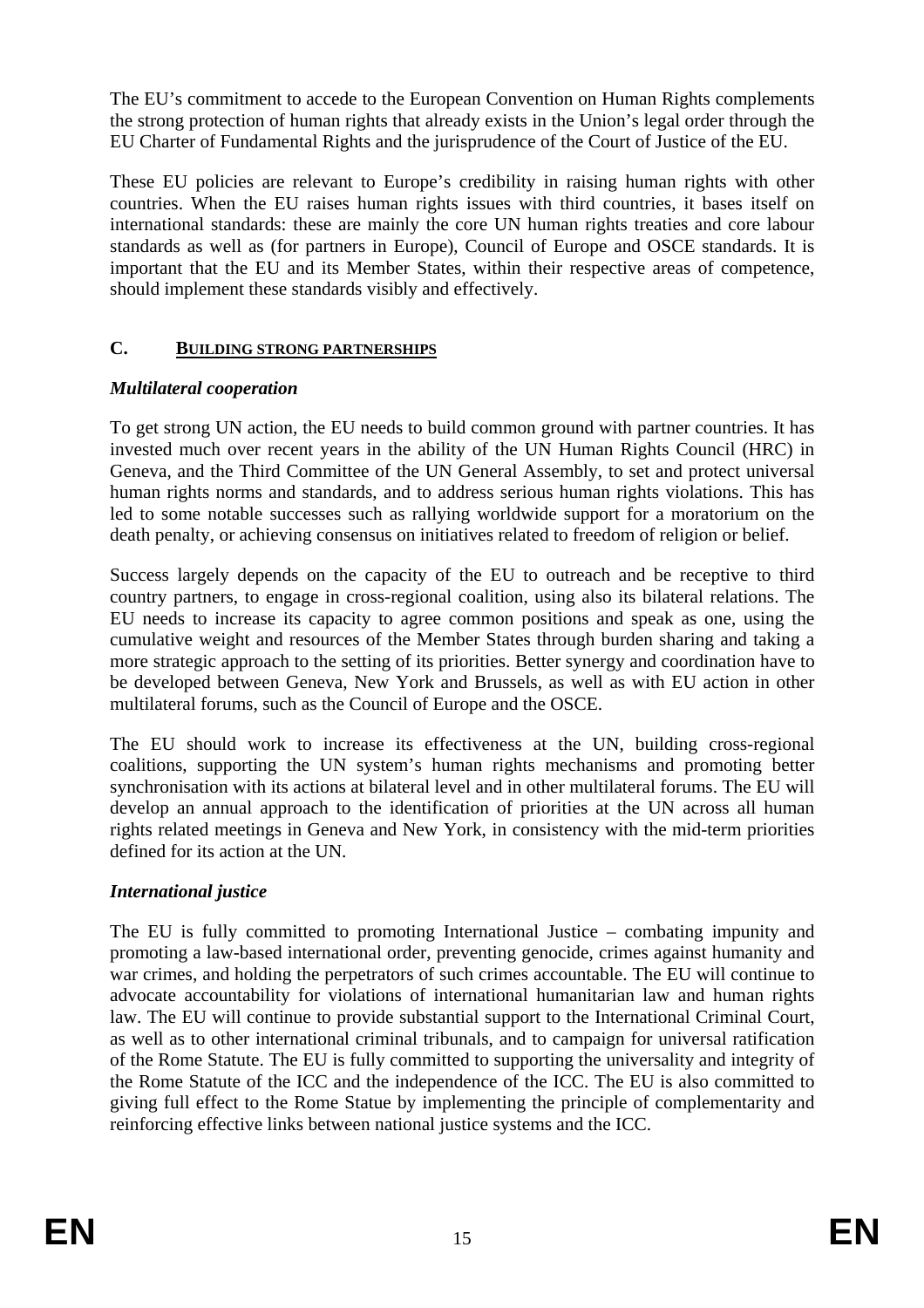The EU should develop a specific policy on transitional justice through its external action to support societies in dealing with abuses of the past, through mechanisms for justice, truth, reparations and institutional reform.

# *Regional organisations*

The EU will strengthen its cooperation on human rights and democracy with regional and intergovernmental organisations, both at the political level and at the local level, between EU Delegations and headquarters, field offices or missions of these organisations. It will use its cooperation with the Council of Europe and the OSCE more systematically. The EU should explore the possibilities of deepening cooperation with the AU, ASEAN, OAS and others, building on their consolidated or emerging regional human rights and democracy mechanisms. The EU should use its dialogues with different regions, such as ASEM, EULAC, AU/EU and ACP, to strengthen cooperation on human rights.

The EU should further promote human rights, democracy and the rule of law in the Arab world and beyond, by closer cooperation with other organisations, such as the Arab League and the OIC.

# *Impact through dialogue*

Human rights and democracy are an integral part of the EU's dialogue with other countries, up to and including Summit level. While the EU has launched some 40 dedicated human rights dialogues and consultations, these achieve best results when firmly embedded in the wider fabric of the EU's relations with a given country.

Learning from experience, the EU should take a number of steps to make these dialogues more effective.

- Ensure a closer link of the human rights dialogues with other policy instruments;
- Establish priorities, objectives and benchmarks for the dialogues to allow their review in conjunction with the human rights country strategies;
- Generalise best practices across the various formats of human rights dialogues, including local dialogues with ACP countries under the Cotonou Convention (Art. 8).
- Explore possibilities for reinforcing dialogue and cooperation with the EU's Strategic Partners.

# *Responding to serious violations*

In some cases, the EU takes measures (for example asset freezes, arms embargoes or visa bans) in reaction to serious human rights abuses in third countries. These are invariably the subject of careful consideration in accordance with the EU's 2004 "basic principles on the use of restrictive measures" and the EU Charter of Fundamental Rights.

Restrictive measures are regularly reviewed by the Council of the EU. It is important that they contribute to the stated objective, that they are targeted, that they do not have an adverse impact on the civilian populations and that they comply with requirements on clear and fair procedures, including the right to an effective remedy.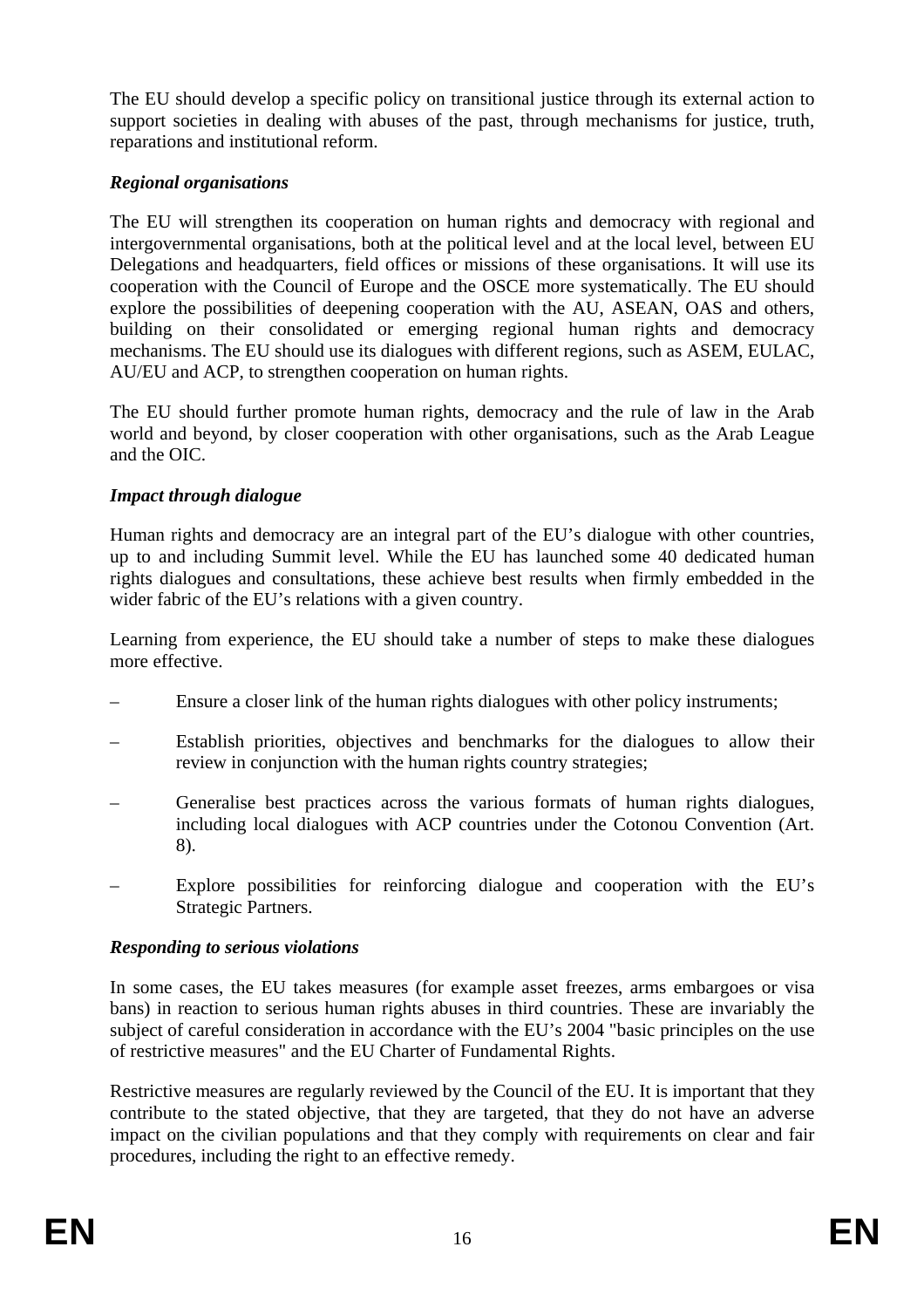#### **D. HARNESSING EUROPE'S COLLECTIVE WEIGHT**

To deliver on the approach set out in previous sections, the EU needs to strengthen the way that it deals with human rights and democracy in its external action.

#### *European Parliament*

The European Parliament has made human rights and democracy one of its highest priorities. By making its voice heard systematically as well as urgently on the key questions of the day, the Parliament has taken up a leading role in promoting human rights in all the EU does. Its work with other parliaments (through its parliamentary cooperation committees and delegations to regional parliamentary assemblies) is especially valuable in reinforcing the EU's signals. The European Parliament could usefully step up efforts to spread its vital human rights message beyond the Human Rights Sub-Committee to its delegations to third countries.

#### *Member States*

For the EU to be more effective and credible in promoting and protecting human rights and democracy, the collective weight of EU institutions and EU Member States must be mobilised. Member States must continue to have strong ownership and responsibility for the EU human rights and democracy policy both at the multilateral level and in bilateral relations with third countries. This requires the formulation of strong common positions on human rights which guide both EU institutions and EU Member States in order to speak as one. This can be facilitated by regular discussions on human rights questions also at the political level. In addition, Member States have an important role to play in contributing to the implementation of the EU human rights and democracy policy through burden sharing and division of labour.

#### *A standing capability on human rights and democracy in the Council of the EU*

The Council Working Group on Human Rights (COHOM) has a key role in steering the EU human rights policy and in advising the PSC and the Council. Currently, COHOM is staffed from capitals and meets only once a month and can no longer fully respond to the increased workload and demands. Effective implementation of EU external human rights policy would requires more frequent meetings of COHOM and also a standing capability and expertise on human rights and democracy among the Permanent Representations in Brussels of EU Member States. A Brussels formation of COHOM would ensure closer integration with the work of the Council, COREPER and PSC other thematic or geographic Working Groups. It would also allow monthly meetings of Human Rights Directors to concentrate on the strategic aspects of the EU policy on human rights and democracy, while the Brussels formation would address ongoing issues.

#### *Building a culture of human rights and democracy*

A Directorate on Human Rights and Democracy has been created within the EEAS. As a general principle, it is understood that human rights are not only the responsibility of experts, but that they are key to the work of everyone. To this end there is now a human rights focal point in all EU Delegations worldwide – this system should be formed into a network for the delivery of cross-cutting campaigns. A similar network of focal points is in the process of being created in the EEAS and in the Commission services.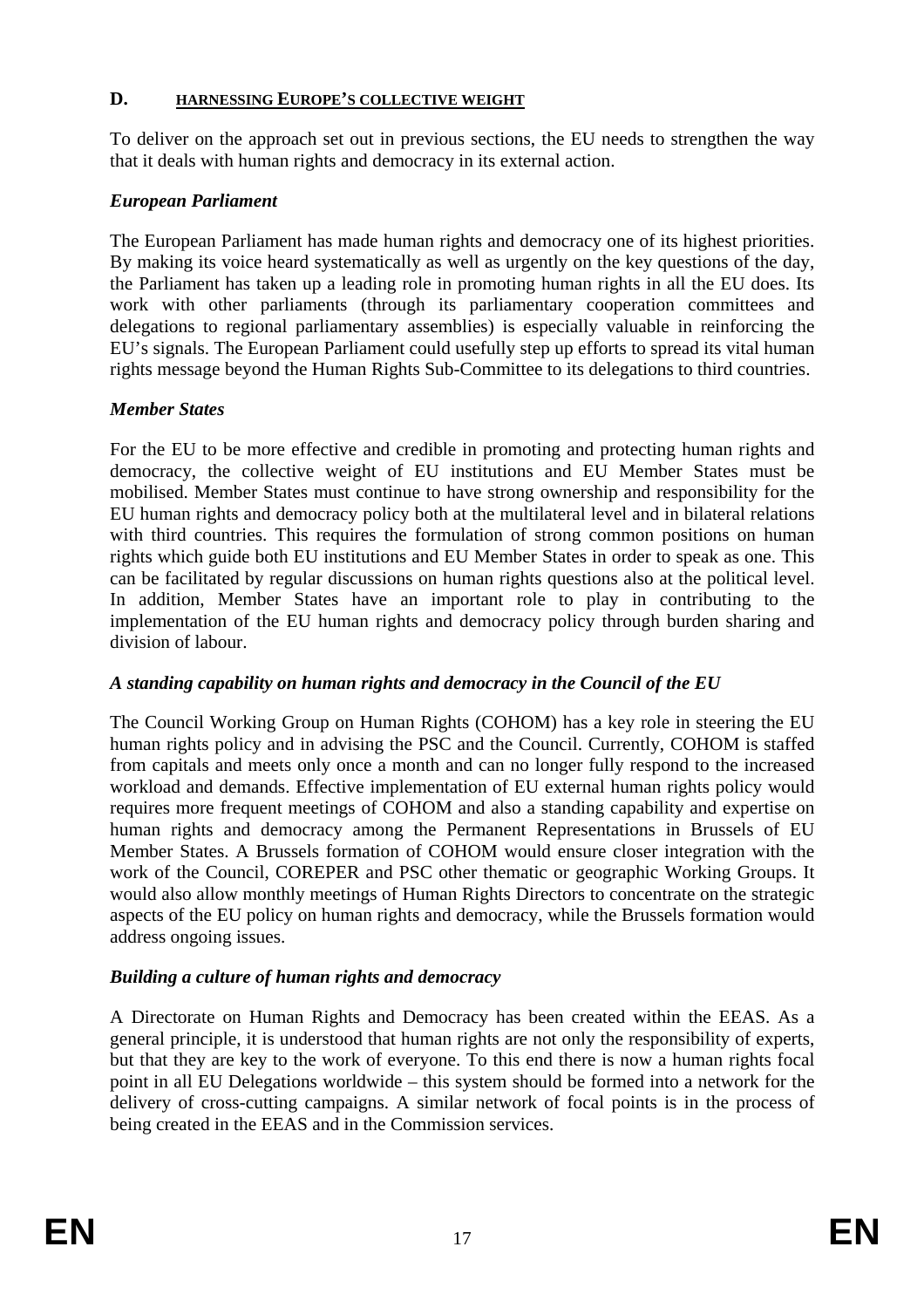Training on human rights and democracy is provided to all Heads of Delegation and to EEAS and Commission staff.

A network of focal points on human rights and democracy will be completed, using latest available technologies for the sharing of information and best practice.

### *A rethink of EU communications*

Throughout the world, social media networks provide a platform for human rights defenders to provide support and information to one another, and to reach their supporters around the world. They also allow them to document and relay their personal experiences, often circumventing State-controlled media. Video- and message-sharing services can make it more difficult for brutal regimes to hide human rights repression and the subversion of democracy. At the same time, these services can be used for more accurate monitoring and profiling of citizens. This connectivity – and the community of people newly created through social media networks – can also be used to bring together policy makers and people for political discussions. For example, by using a live webcast, people from around the world can discuss human rights issues with leading political figures from the EU and its international partners. This breaks down traditional barriers of hierarchy and access to political influence. If people want to have a say in the discussion, all they now need is internet access.

Engagement with different groups in society through digital diplomacy is a key way to promote EU values, and the EU's work around the world. There have been significant developments in the EU's digital diplomacy through its use of social media, although more needs to be done to develop these new techniques, and tap into the potential of its Delegations around the world.

The EU could mobilise key Delegations to use social media for digital diplomacy using existing communication resources. The EU will give practical support to those using social media to enhance civic engagement on the ground.